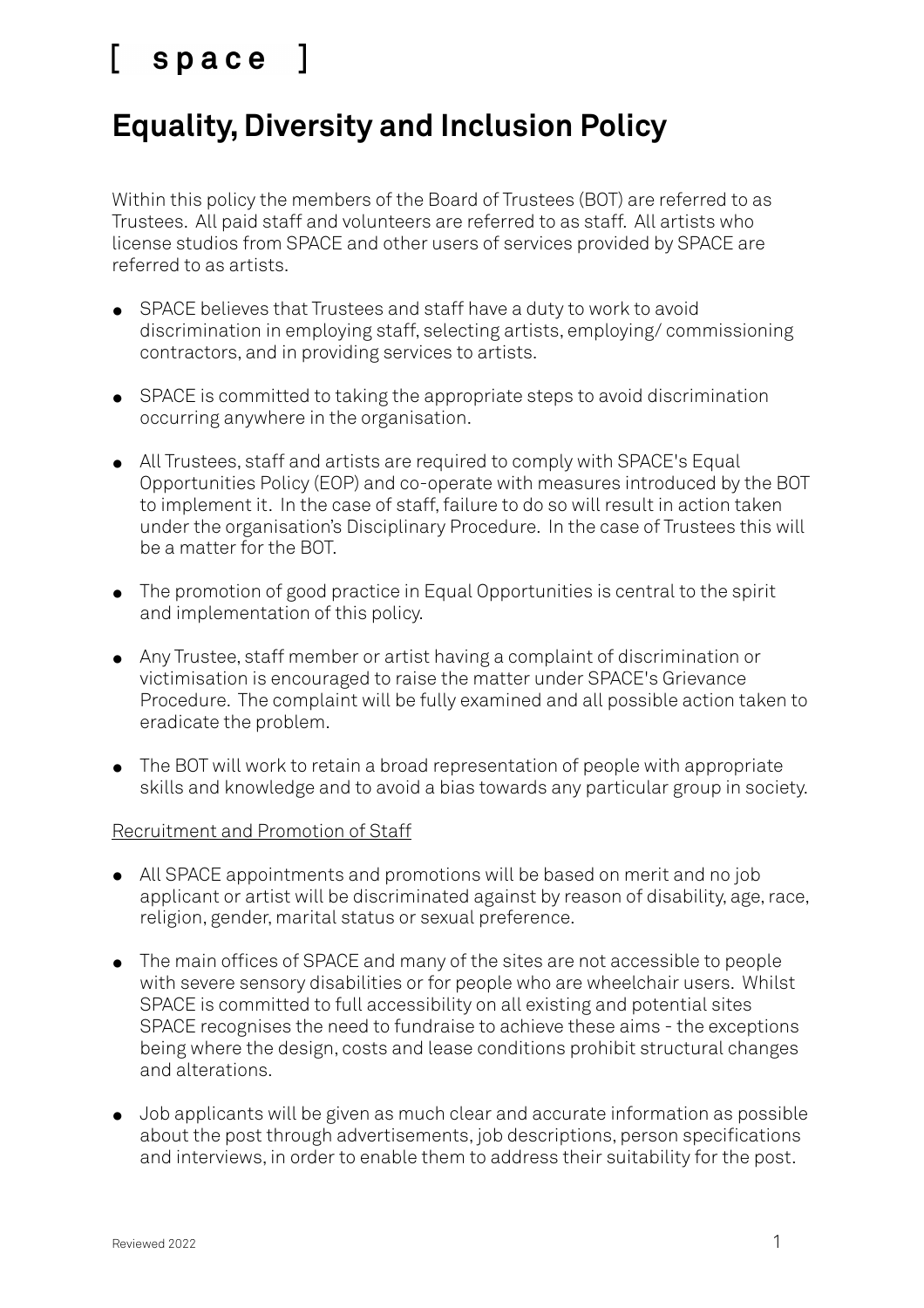## space ]

- Recruitment literature will not imply there is any preference for one group of applicants unless there are special reasons of genuine occupational qualification, which accord with the Race Relations Act of 1976 or the Sex Discrimination act of 1975 or The Equality Act 2010.
- Advertisements for recruitment of staff and provision of services will be aimed at as wide a group of suitably qualified and experienced people as reasonably possible.
- All job interviews and selection of artists will be conducted on an objective basis and will deal only with the applicants' suitability for the job and ability to meet the person specifications.

### SPACE's Services

● All services will be available to all that can benefit from them and there will be no discrimination on the grounds of race, religion, sex, disability, marital status or sexual preference when making decisions of any applicant for SPACE's services.

### Implementations

- The BOT will review the implementation of the equal opportunities policy on an annual basis.
- HR procedures will be examined to ensure that they do not operate against SPACE's EOP, and will be reviewed on an ongoing basis.
- All Trustees and staff will be made aware of SPACE's EOP, informed of their obligations under the policy and helped to understand its implications.

### Monitoring

The effectiveness of SPACE's EOP will be examined annually as part of the organisation's commitment to identify any additional action, which is needed to ensure that the spirit of the policy is fully implemented.

### Review of the Policy

● This policy will be reviewed annually by the BOT. The report prepared will include the following: lessons from policy monitoring; access update; evaluation of training; complaints received under the policy; issues from sites; proposed amendments to the policy

### Code of Conduct

● All Trustees, staff and tenants of SPACE will be provided with a personal copy of SPACE's EOP and will be made aware of issues relating to this policy. The above persons and all other members are expected to abide by the code of conduct at all times. Copies of the policy will be available from the office.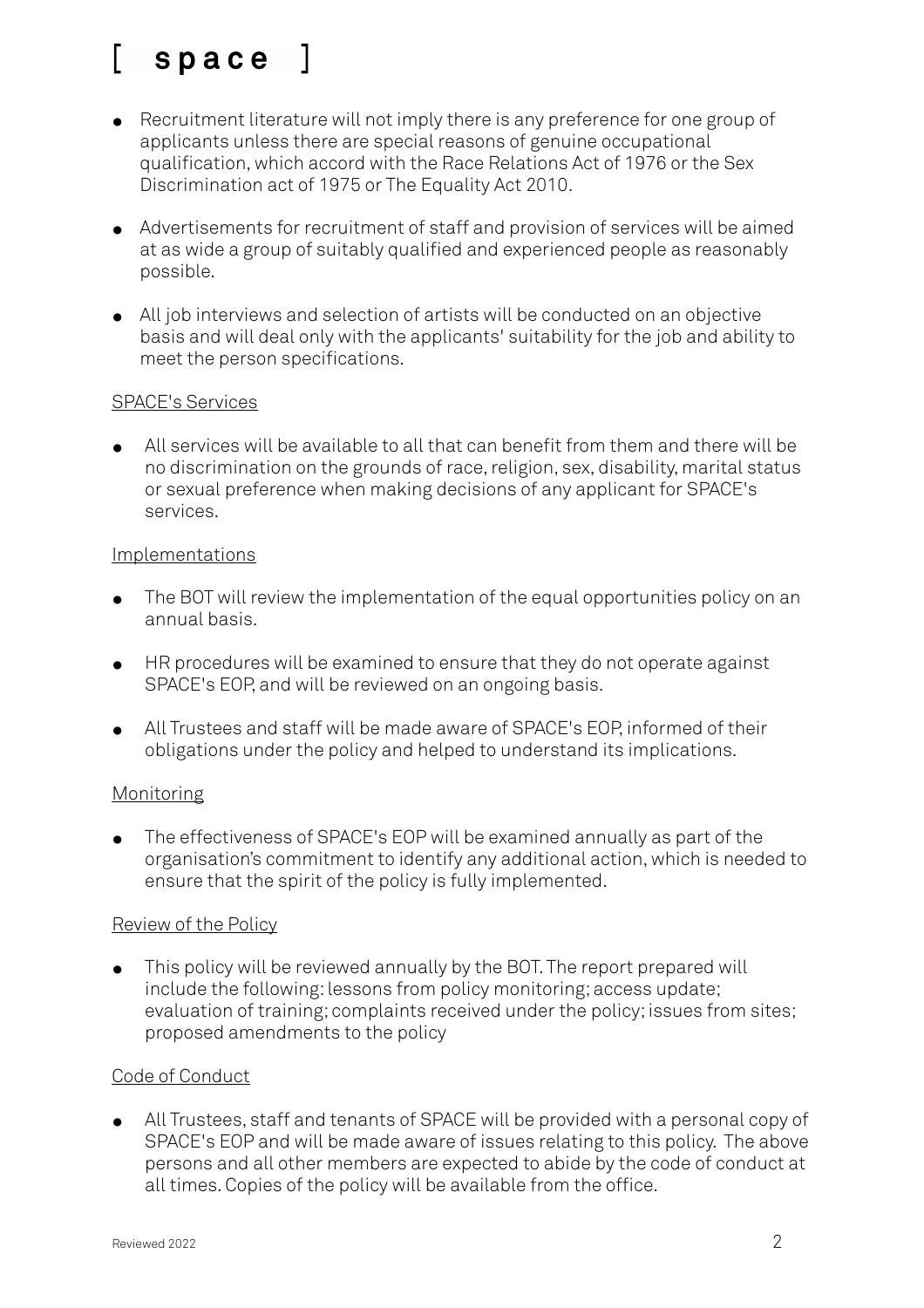- The CEO will bring any allegations of breach of policy to the BOT and will act as a point of contact for any allegation of harassment of an artist, employee, intern or volunteer.
- Matters of particular urgency identified by Trustees, staff and artists will be reported by the CEO to and discussed with the Chair and any appropriate action agreed.

### Cultural diversity

- SPACE is committed to the implementation and development of a pro-active Cultural Diversity strategy, and to ensuring the policy points and recommendations are implemented and supported by all staff, artists, interns and volunteers.
- Where budgets allow, all staff and Trustees will be given the opportunity to undertake Cultural Diversity training, the main aims being to identify the issues which affect working practice within the organisation.
- For staff and volunteers the purpose of the policy; personal obligations of every employee; disability awareness.
- For all Trustees the purpose of the policy; personal obligations for all employees; disability awareness; techniques of selection for appointment and promotion; recognising personal bias and prejudice; dealing with complaints of sexual and racial harassment.
- The speed at which the training policy can be implemented will depend upon funding. It is recognized that there are Trustees and staff who have already undertaken Cultural Diversity training in other organisations. SPACE will draw on good practice in this area as observed generally in the arts, public service and other comparable organisations.

### Disability Access

- SPACE's ultimate aim is for all its premises to be fully accessible to people with disabilities. This includes: people with a visual impairment; people who are deaf or hard of hearing; people who use wheelchairs; people who have an ambulant disability.
- Focusing on these particular disabilities is not intended to suggest that SPACE does not aim to make premises accessible for people with other disabilities.
- SPACE recognises that designing and adapting premises is a job for experts and design considerations will vary from building to building.
- It is therefore important for SPACE to ensure in the future when considering a new property to lease or purchase that access is not: forgotten about until it is too late; ignored for fear of inconvenience or extra cost; left to others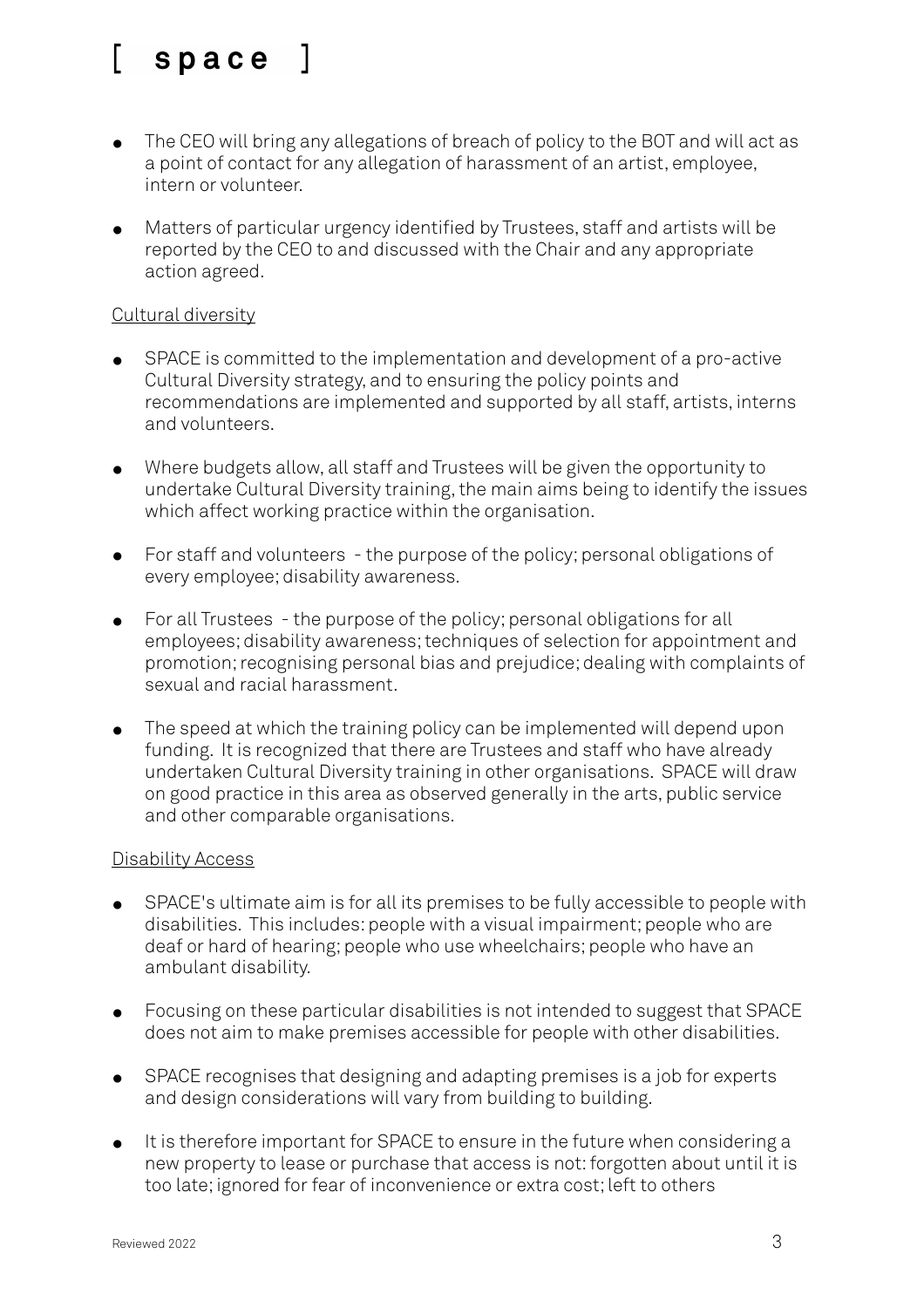(consultants/architects) who may not understand the importance of this issue to SPACE.

- When SPACE is considering developments at sites SPACE will ensure a full access audit is undertaken, acting in line with key DDA and Health & Safety recommendations. Architects employed to design or modify SPACE's premises must have the needs of people with disabilities in mind and all prospective architectural consultants will be closely questioned on this point.
- SPACE aims to fundraise to improve access on the sites identified as part of the future portfolio and will identify short term improvements e.g. improved lighting, signposts etc. to be acted upon immediately on all sites.
- The exceptions to the objective of full accessibility are existing and future leaseholds where the design, costs and lease conditions prohibit structural changes and alterations.
- Information about current accessibility will be made available (in advance as far as is possible) to visitors and particularly to candidates for employment and users of SPACE's services.

### Sexual and Racial Harassment

- SPACE aims to provide staff and artists with a safe working environment free from harassment - broadly defined as leering, ridicule, making embarrassing remarks, making sexist or racist jokes, sexist or racist abuse, the display of offensive pictures, repeated and unwanted physical contact or demands for sexual favours.
- Any Trustee, staff member and artist being harassed should report the incident via the CEO and/or line manager who will discuss the circumstances of the harassment with the complainant. He/she will then contact the alleged harasser, informing him/her of the complaint giving the time schedule in which a response to the complaint is needed.
- If the alleged harasser does not respond, or the information does not reasonably explain the action, or if either party feels that a meeting is necessary to discuss the action, a meeting will be arranged.
- If as a result of correspondence and or meetings, the matter is not resolved satisfactorily; it will be dealt with under the usual SPACE's Disciplinary Procedure, as will proven cases of malicious false allegations of harassment.
- In any case where harassment is proven and dismissal does not result, a procedure for monitoring the harasser's behaviour towards all members of staff must be implemented.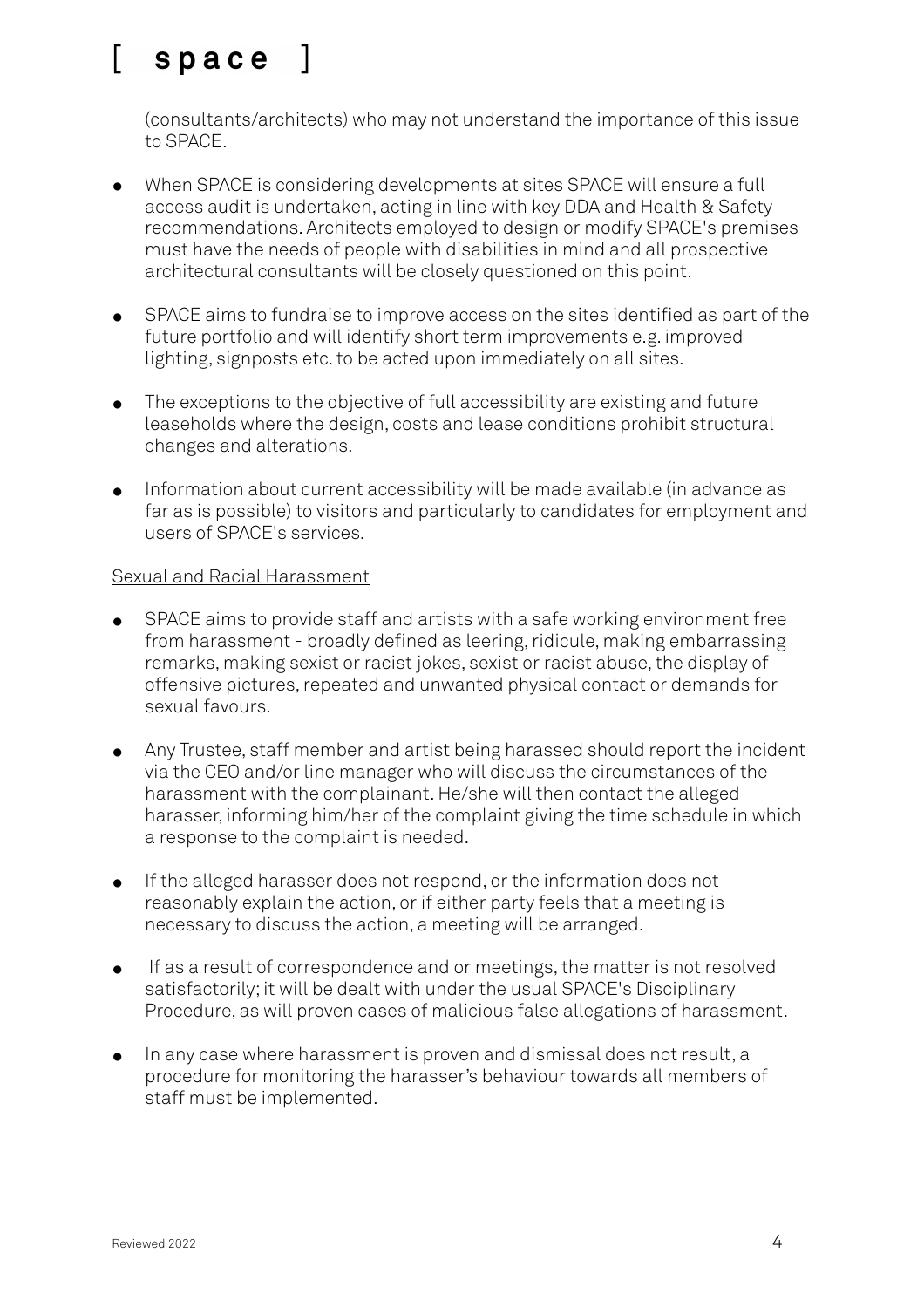### Staff Recruitment and Selection Process

- A job description (JD) will be prepared before advertising, changing or regarding a post. SPACE's current job description format, giving the purpose of the post, followed by a list of duties will be used.
- A Person Specification (PS) will be included listing essential and desirable qualities which good candidates for the post will possess. The PS will be used for short-listing candidates and as a checklist during interviewing.
- Advertisements of all SPACE's JD's should include: job title; salary; SPACE's Logo; Equal Opportunities Statement; a summary of the post's role; the key attributes required.
- SPACE will take care not to discourage some applicants through undue emphasis on duties that might discourage people with child care/dependent responsibilities.
- Preferred age range will not be stated unless it is a documented requirement of the post (e.g. the maintenance worker may have to be over 21 to get insurance). The advertisement must not be particularly aimed at either men or women.
- The statement "SPACE is an Equal Opportunity Employer" will be incorporated into advertising artwork and therefore, included in advertisements as a matter of course.
- Advertising decisions must be validated in order to ensure that SPACE is reaching all parts of the community. This will be achieved by Equal Opportunity Monitoring (EOM). Where it is found that at some locations fewer than expected BME people, women or people with disabilities for example, are applying for posts, advertising should be reviewed.
- All vacancies must be advertised internally to all SPACE locations.

### Staff Recruitment and Shortlisting Process

- A job information pack, prepared for each post should contain a JD; a person specification; an information leaflet on SPACE; an application form; a statement concerning criminal records bureau (CRB) checks where this is applicable; an EOM form; an EOS of intent; guidance notes for applicants.
- Application forms should be used for most jobs to promote fair assessment of applicants.

### **Staff Training**

As training budgets are relatively small SPACE cannot guarantee that all employees will receive the support and training they need to carry out the duties of their current job effectively, but it will be provided where possible, and budgets will be spent on the basis of greatest need. Particular emphasis will